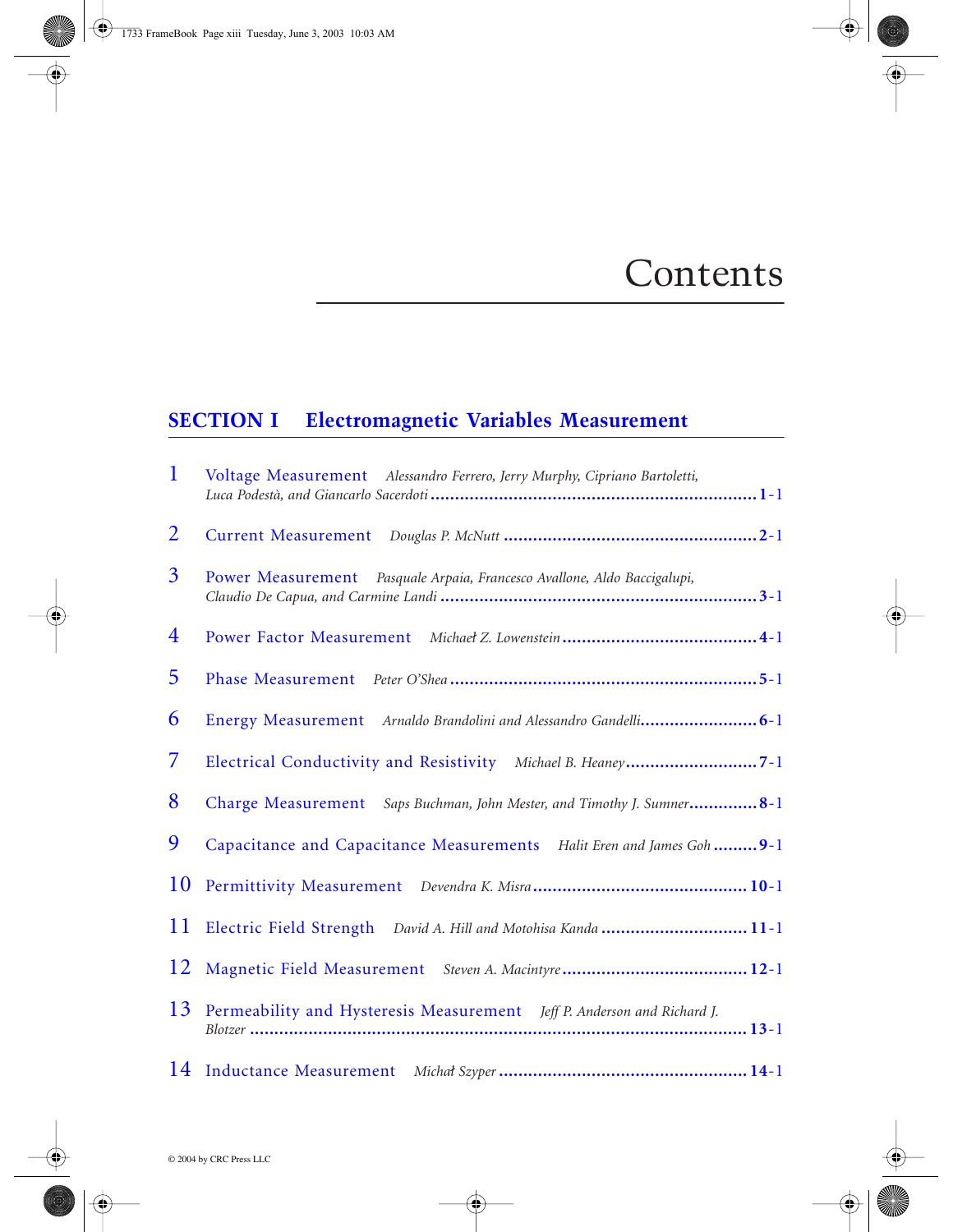| 17 Distortion Measurement Michael F. Toner and Gordon W. Roberts  17-1               |  |
|--------------------------------------------------------------------------------------|--|
|                                                                                      |  |
| 19 Microwave Measurement A. Dehé, K. Beilenhoff, K. Fricke, H. Klingbeil, V. Krozer, |  |

## **SECTION II Signal Processing**

|    | 20 Amplifiers and Signal Conditioners Ramón Pallás-Areny20-1                                                                                                                   |  |
|----|--------------------------------------------------------------------------------------------------------------------------------------------------------------------------------|--|
| 21 |                                                                                                                                                                                |  |
|    |                                                                                                                                                                                |  |
|    | 23 Spectrum Analysis and Correlation Ronney B. Panerai, A. Ambrosini, C. Bortolotti,<br>N. D'Amico, G. Grueff, S. Mariotti, S. Montebugnoli, A. Orfei, and G. Tomassetti  23-1 |  |
|    | 24 Applied Intelligence Processing Peter H. Sydenham and Rodney Pratt24-1                                                                                                      |  |
|    |                                                                                                                                                                                |  |
|    |                                                                                                                                                                                |  |
|    |                                                                                                                                                                                |  |
|    | 28 Sensor Networks and Communication Robert M. Crovella  28-1                                                                                                                  |  |
| 29 | Electromagnetic Compatibility Daryl Gerke, William Kimmel, and                                                                                                                 |  |
|    |                                                                                                                                                                                |  |

## **SECTION III Displays**

|  | 30 Human Factors in Displays Steven A. Murray and Barrett S. Caldwell30-1 |
|--|---------------------------------------------------------------------------|
|  |                                                                           |